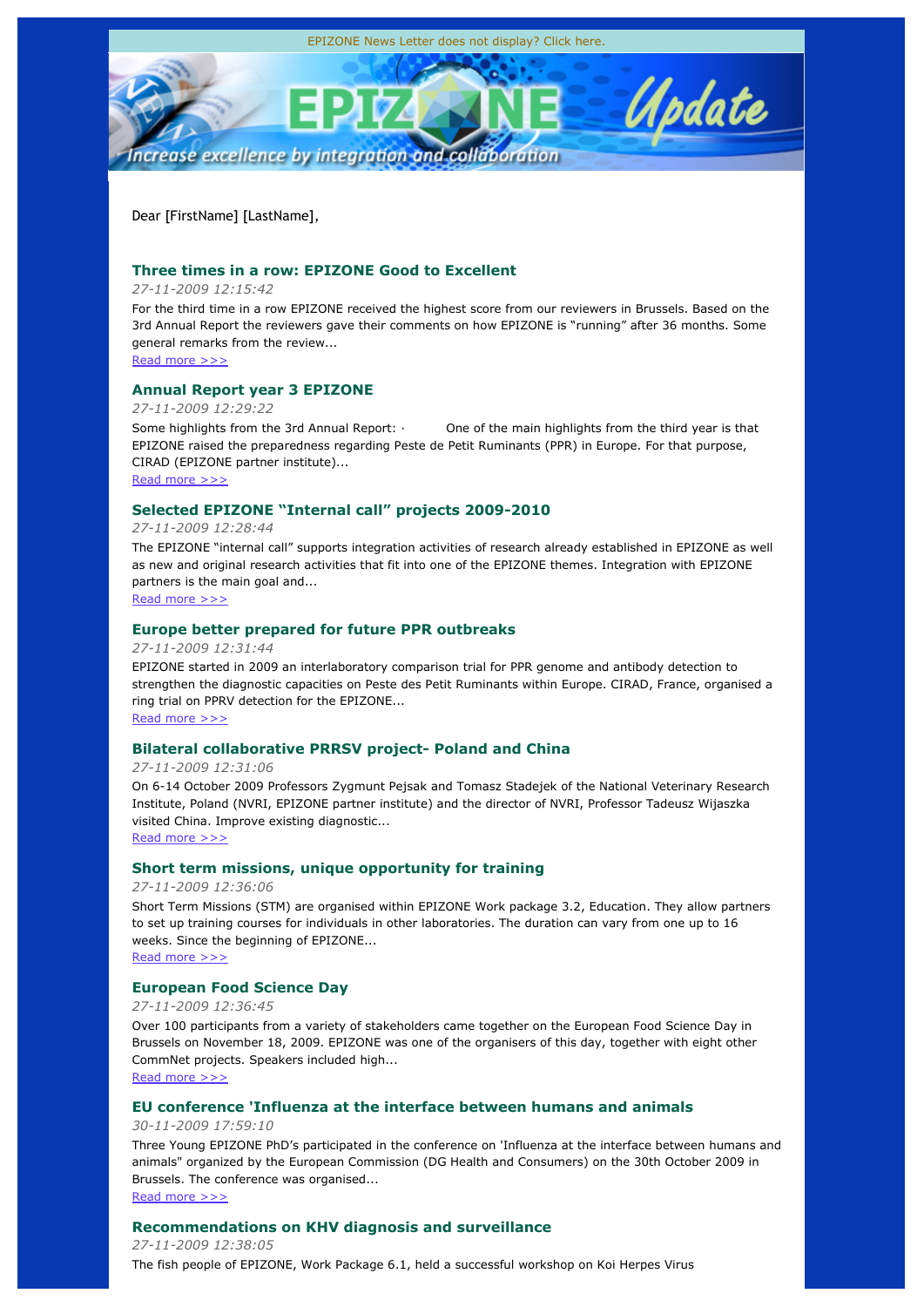(KHV) diagnosis and surveillance at Central Veterinary Institute, at November 12 and 13, 2009 in Lelystad, The Netherlands. The discussion started with...

Read more >>>

# **Bridges to the future, Annual Meeting EPIZONE 2010**

*27-11-2009 12:48:28*

The 4th Annual Meeting EPIZONE "Bridges to the future" will be held in St Malo, France from 7-10 June 2010. Special topic of this meeting will be "Major Epidemic Threats". The Scientific Committee Taking their place on this committee are: Dr...

Read more >>>

# **Activity agenda**

*27-11-2009 13:13:31*

Activity agenda (meetings,courses and events) 14 -15 January 2010 -Half Yearly meeting for Theme Leaders, Work package leaders, EAP, MAB, CF, Lelystad, hosted by CVI, The Netherlands. 11-12 March 2010 – EPIZONE course "Laboratory contingency...

Read more >>>

Your news item for the next EPIZONE update is most welcome. Please submit via:

EPIZONE update News gathering

Contact information: E-mail:epizone.cvi@wur.nl www.epizone-eu.net

EPIZONE is the Network of Excellence for Epizootic Disease Diagnosis and Control, supported by funding under the Sixth Research Framework Programme of the EU.

To unsubscribe for the EPIZONE Update please send an e-mail to: epizone.cvi@wur.nl

Copyright (C) 2008 EPIZONE All rights reserved.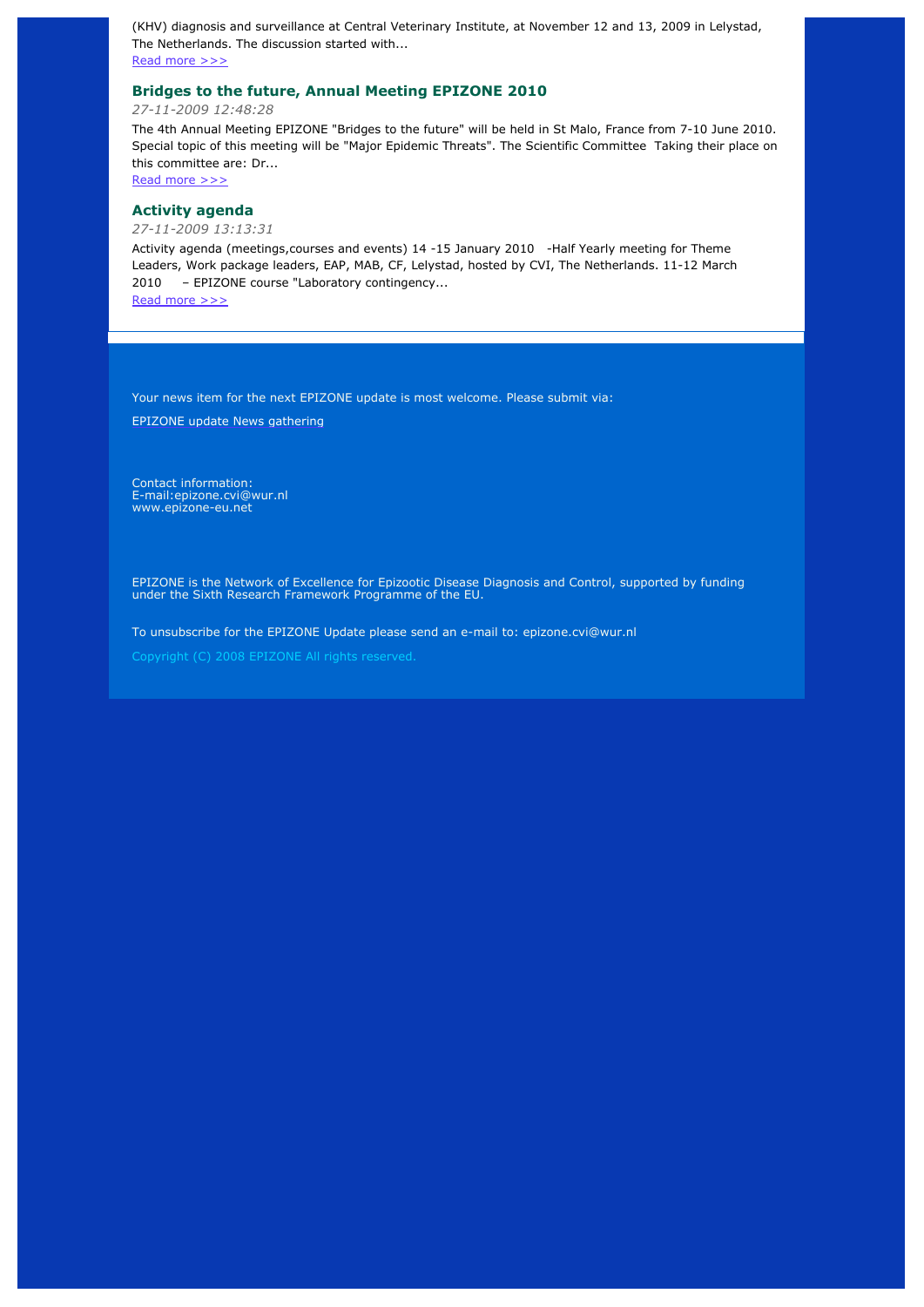# **Three times in a row: EPIZONE Good to Excellent**

For the third time in a row EPIZONE received the highest score from our reviewers in Brussels. Based on the 3<sup>rd</sup> Annual Report the reviewers gave their comments on how EPIZONE is "running" after 36 months.

### **Some general remarks from the review report:**

- x Concerning the use potential: The whole animal infectious disease area has a strong interest in the outcome of the EPIZONE project. Particularly the bodies involved in the formulation of the animal health policy and strategies.
- x They noticed that EPIZONE has shown its potency and justification in the handling of the recent outbreaks of bluetongue in northern Europe. The screening and surveillance has been massive.

Also the risk assessment on the possible introduction of Crimean Congo Haemorrhagic Fever by migrating birds as a consequence of climatic change highlighted how EPIZONE plays an important role in the prevention and control of animal diseases.

An important indicator of our success is the amount of publications: 25 published, 2 accepted, 3 submitted, 2 in press and 5 in preparation.

The review report closes with the phrase that our project deserves to survive and that it is important to increase awareness of the great potential of EPIZONE.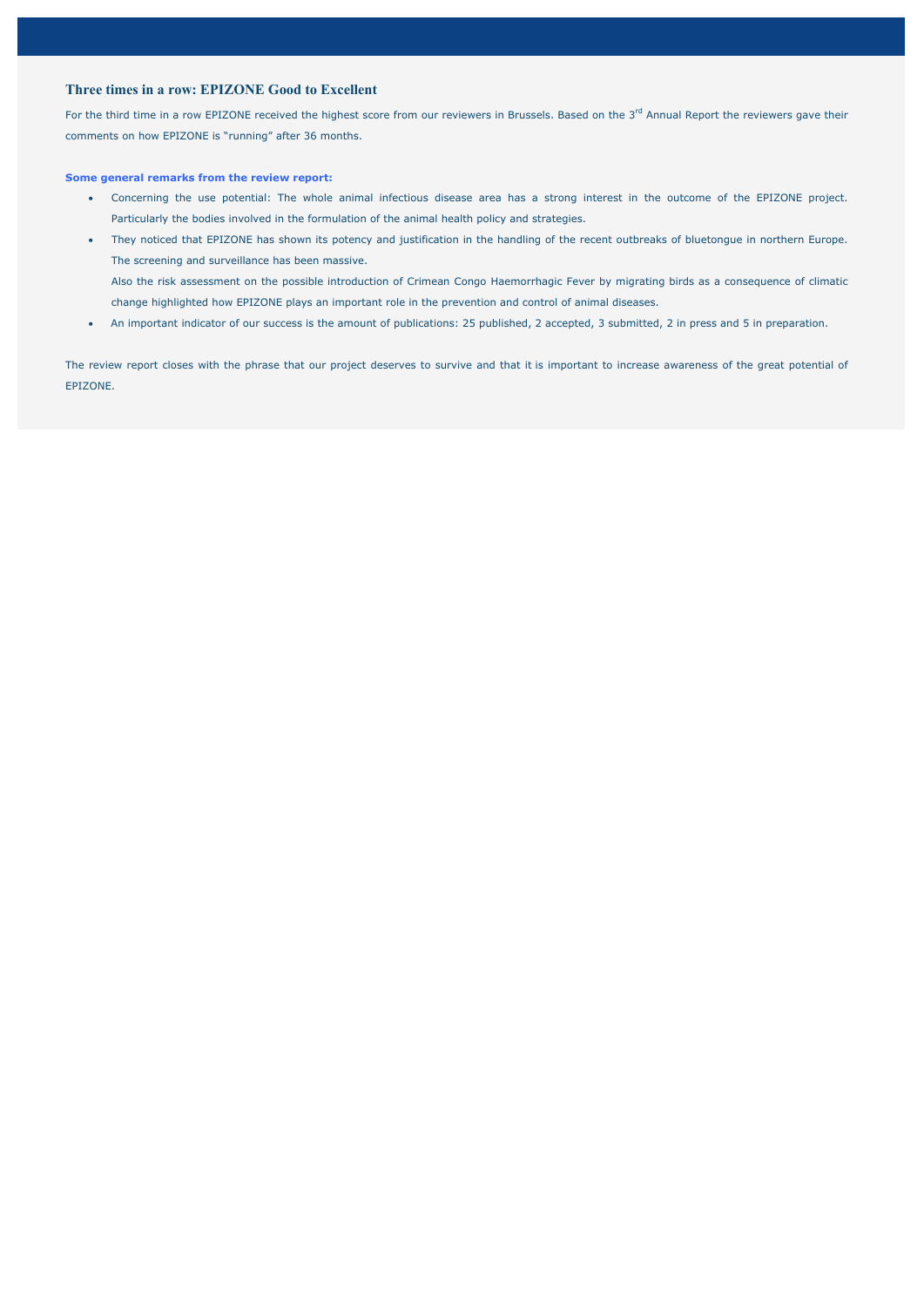## **Annual Report year 3 EPIZONE**

## **Some highlights from the 3rd Annual Report:**

- x One of the main highlights from the third year is that **EPIZONE raised the preparedness regarding Peste de Petit Ruminants (PPR) in Europe.**  For that purpose, CIRAD (EPIZONE partner institute) initiated a ring trial on PPRV detection for the EPIZONE institutes.
- **In its first year Young EPIZONE gathered over 100 members** and they organized 3 meetings with quest speakers from industry, research institutes and governmental institutions.
- **As a new activity during the 3<sup>rd</sup> Annual Meeting** in Turkey a number of EU funded relevant research projects were presented. This was well received by the participants and the reviewers. The annual meeting was attended by participants from 26 countries.
- x The increased success of the short-term training missions between EPIZONE partners was confirmed in year 3 with **eleven Short Term Missions,** sponsoring 13 scientists.
- x Within the Diagnostic theme "**EPIZONE Reference RNApanels"** for classical swine fever virus, foot and mouth disease virus, bluetongue virus and avian influenza virus, were distributed amongst the EPIZONE partners and these panels will also be used as common control materials. The finalized **"EPIZONE Chip**" for pan-viral detectionand was distributed to the EPIZONE partners and tested during a workshop. The chip covers 37 virus families. Different EPIZONE partners validated commercially available (marker) ELISAs.
- x Further initiatives to share knowledge and expertise in the field of vaccine discovery started in the **discussion groups about bluetongue virus, African swine fever virus** and **Rift Valley fever virus.**
- **•** EPIZONE works on **intervention strategies** to share knowledge and expertise, implement standardized protocols, share reagents and develop novel joint strategies to improve disease control.



#### EPIZONE chip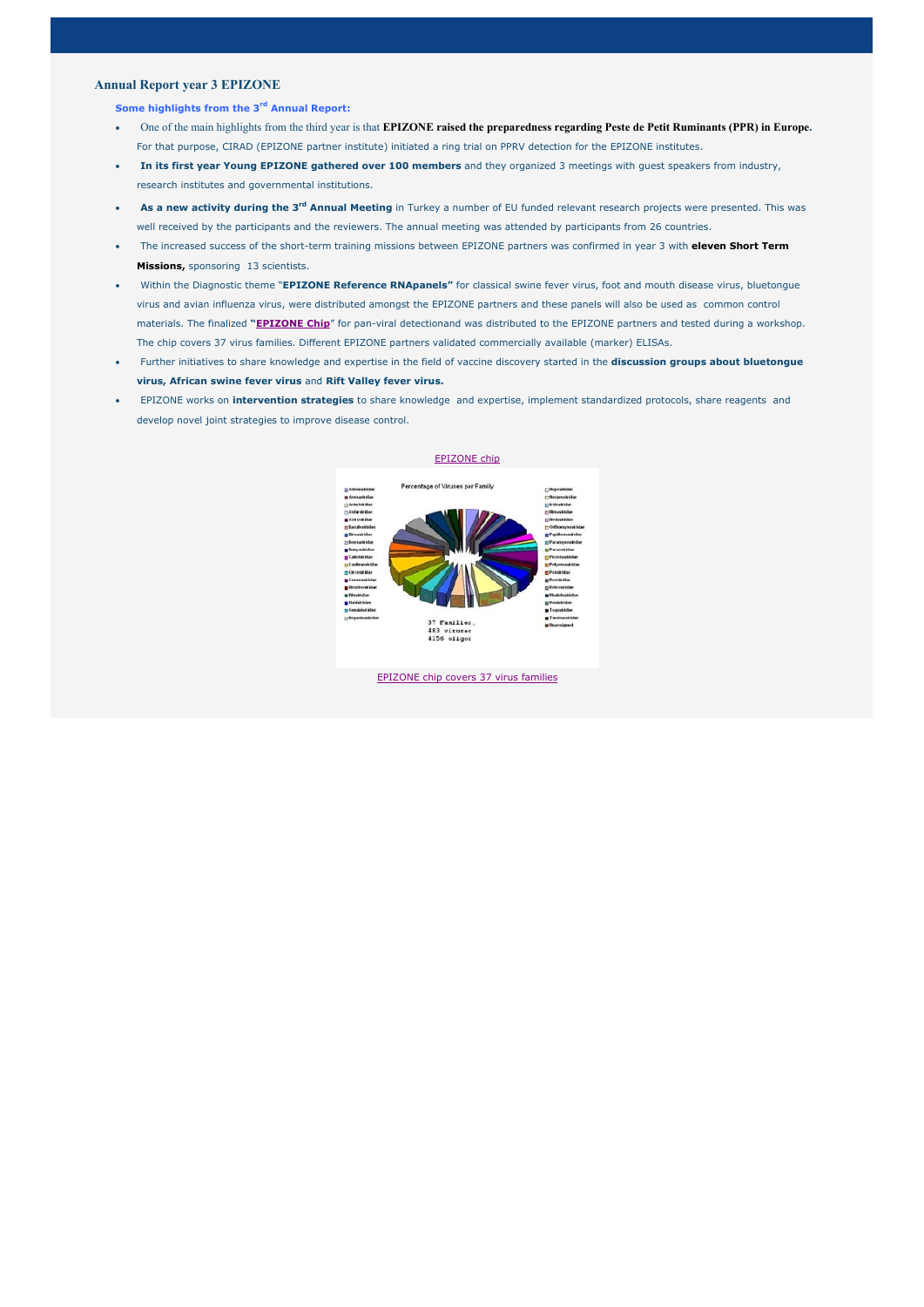## **Selected EPIZONE "Internal call" projects 2009-2010**

The EPIZONE "internal call" supports integration activities of research already established in EPIZONE as well as new and original research activities that fit into one of the EPIZONE themes. Integration with EPIZONE partners is the main goal and external partners are invited. There should be a minimum of 4 partners involved and active cooperation with China was encouraged. The duration of projects is a maximum of 12 months.

#### **3 Selected projects 2009-2010**

### **1-Establishing the transmission dynamics of Bluetongue serotype 8 and entomological aspects in Northern Europe.**

At the onset of the 2006 BTV-8 epidemic in Northern Europe, epidemiologists of the EPIZONE partners in the affected countries (CVI, CIRAD, FLI, VAR) formed a consortium to exchange and explore outbreak data.

This proposal aims to:

1) Provide a discussion forum between teams working on similar topics (transmission and spatial models) using different techniques and

2) Provide a framework to store and access data on the various topics needed and covering the entire geographical spectrum.

## **2-Testing of different prime boost strategies to deliver candidate protective African swine fever virus antigens.**

African swine fever virus (ASFV) infection results in severe socio-economic effects in affected countries and is difficult to control due to lack of a vaccine, stability of the virus in the environment and in pork products and presence in wildlife reservoirs. The main aim of the project is to evaluate different prime boost strategies for delivery of African swine fever virus antigens to pigs and test the ability to confer protection against lethal virus challenge.

### **3-Development of serological methods for detection of Koi herpes virus (KHV)antibodies in carp,** *Cyprinus carpio***.**

In 2006, the production of common carp (*Cyprinus carpio*) in Europe was

125 000 ton while the same year China produced 2 590 000 ton. The production in aquaculture is the fastest growing animal industry in the world and have a high socio-economic impact in especially Asia and Europe. Therefore, protection from emerging diseases in aquaculture should be given high priority. Koi Herpes Virus disease, KHVD, is an emerging, highly contagious disease responsible for mass mortality in common carp and koi. The aim of this project is to develop, validate and implement serological techniques (seroneutralisation, immunofluorescence, ELISA) for detection of antibodies against Koi herpes virus (KHV) in carp.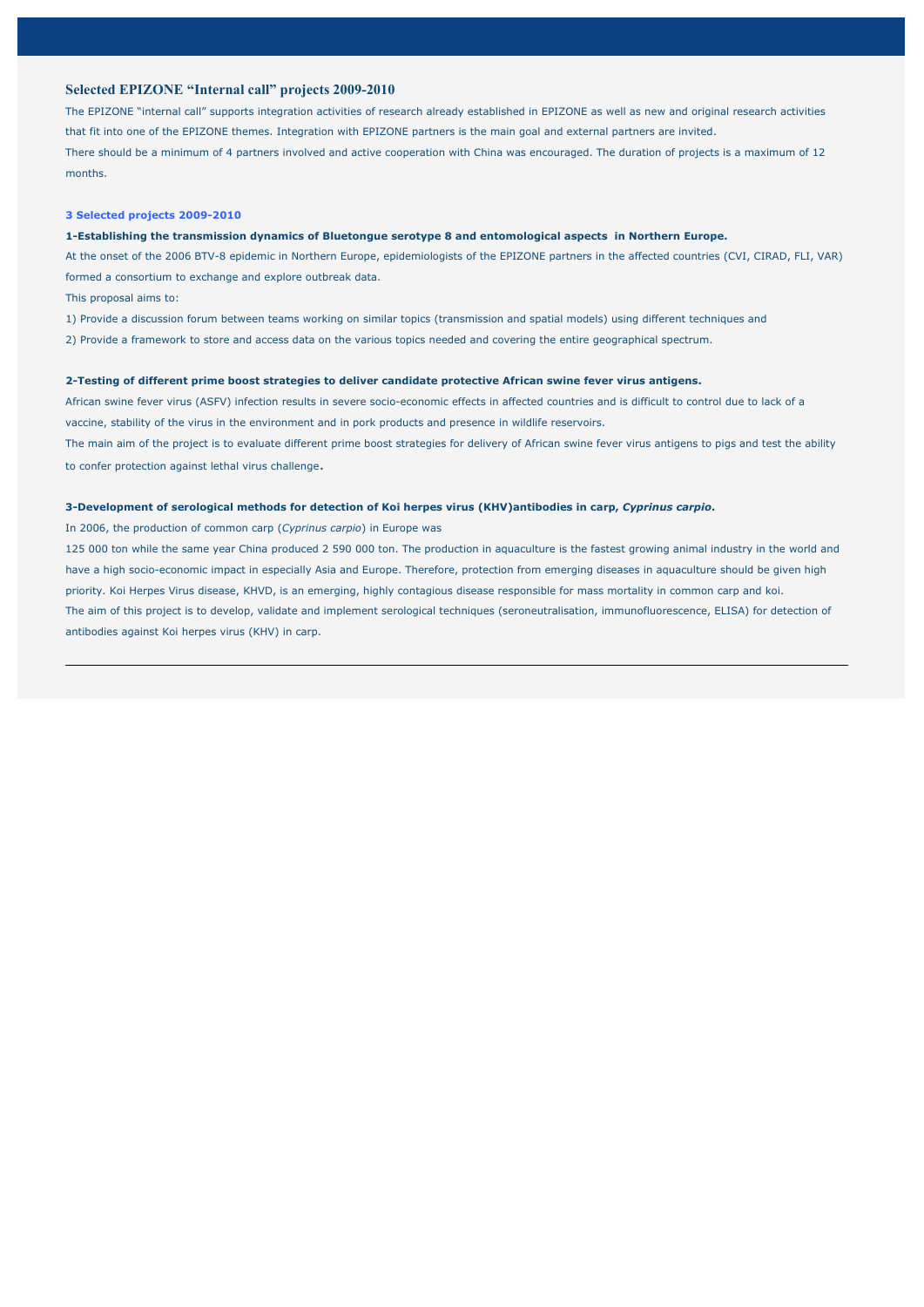# **Europe better prepared for future PPR outbreaks**

**EPIZONE started in 2009 an interlaboratory comparison trial for PPR genome and antibody detection to strengthen the diagnostic capacities on** Peste des Petit Ruminants within Europe. CIRAD, France, organised a ring trial on PPRV detection for the EPIZONE institutes, taking advantage of the active network on epizootic animal diseases. Reference materials and protocols are shared in order to allow national reference laboratories within the network to enforce their expertise. Seven EPIZONE institutes received 15 coded sera and 5 coded virus test samples. After this ring trial the institutes are able to diagnose PPR in their laboratories. This EPIZONE initiative was well received by the European Commission and shows the importance of EPIZONE.

### **Strengthen the diagnostic capacities**

The ring trial was initiated because in summer 2008, Morocco reported the emergence of PPR outbreaks that could threaten Europe. A large vaccination campaign was implemented that seems to have limited the disease spread. However, it is now important to strengthen the diagnostic capacities within Europe.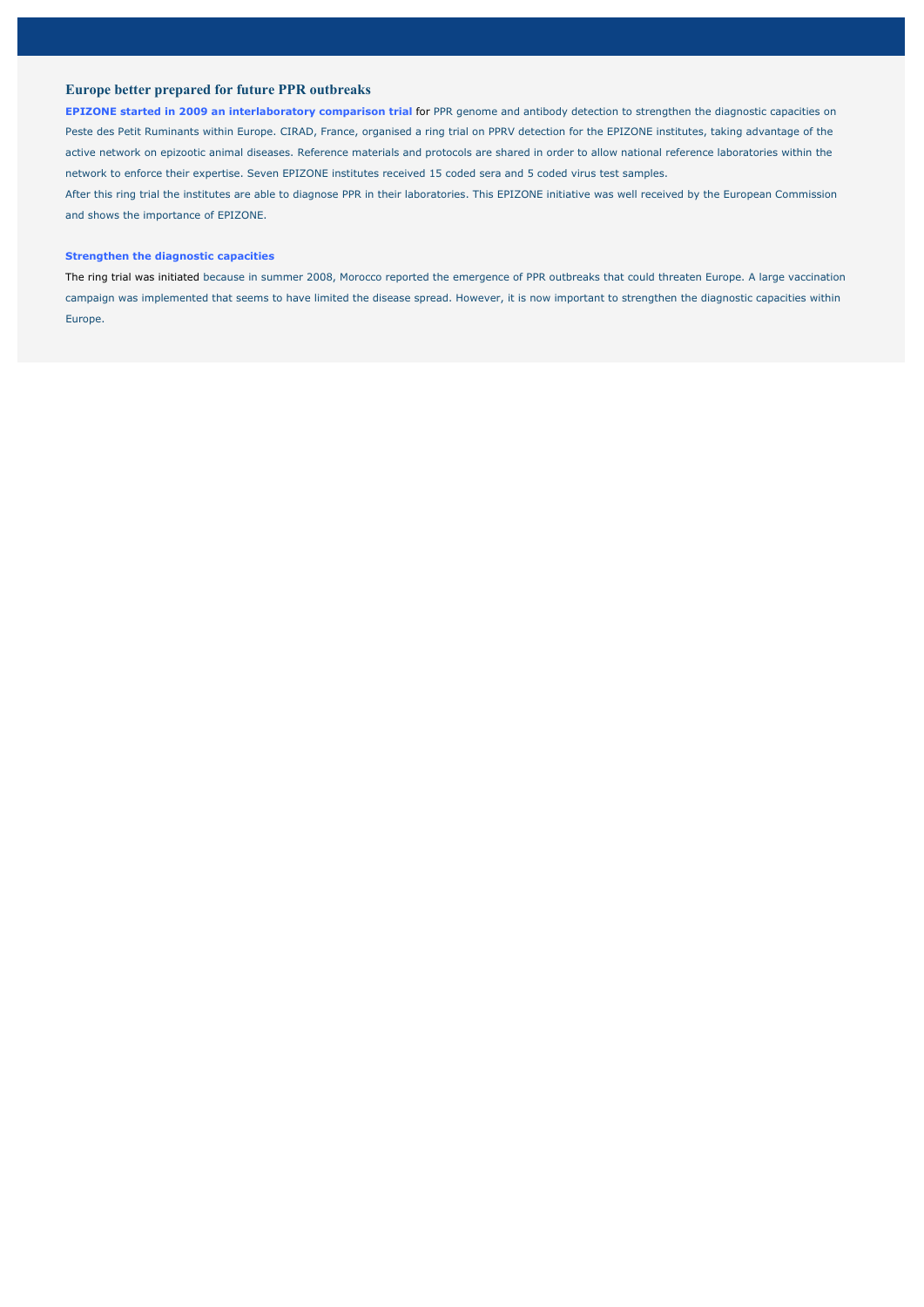## **Bilateral collaborative PRRSV project- Poland and China**

On 6-14 October 2009 Professors Zygmunt Pejsak and Tomasz Stadejek of the National Veterinary Research Institute, Poland (NVRI, EPIZONE partner institute) and the director of NVRI, Professor Tadeusz Wijaszka visited China.

#### **Improve existing diagnostic methods**

The visit was in frame of the Sino-Polish, bilateral collaborative project funded by the ministries of science of Poland and China. Partner institute is Lanzhou Veterinary Research Institute (LVRI, EPIZONE partner Institute) of Chinese Academy of Agricultural Sciences (CAAS). Due to growing importance of porcine high fever disease in China, in which porcine reproductive and respiratory syndrome virus (PRRSV) is involved, the Lanzhou institute came up with the proposal of this collaboration to employ PRRSV expertise of the OIE reference laboratory from Pulawy in order to improve existing diagnostic methods to detect and characterize PRRSV strains.

#### **International meeting on PRRSV 2010**

Lanzhou Institute of Animal Science and Veterinary Pharmaceutics of CAAS and Shanghai Veterinary Research Institute (SVRI) of CAAS, the leader of PRRSV research in China and the Shandong Technical Center for Inspection and Quarantine, were also visited. It was proposed that in 2010 in Pulawy the three institutes, NVRI, LVRI and SVRI will organize an international meeting on PRRSV to exchange experience on the diagnosis and control of this disease between researchers from China, Russia, Europe and North America. This will also be a good opportunity to promote the EU funded COST project "Understanding and combating porcine reproductive and respiratory syndrome in Europe".



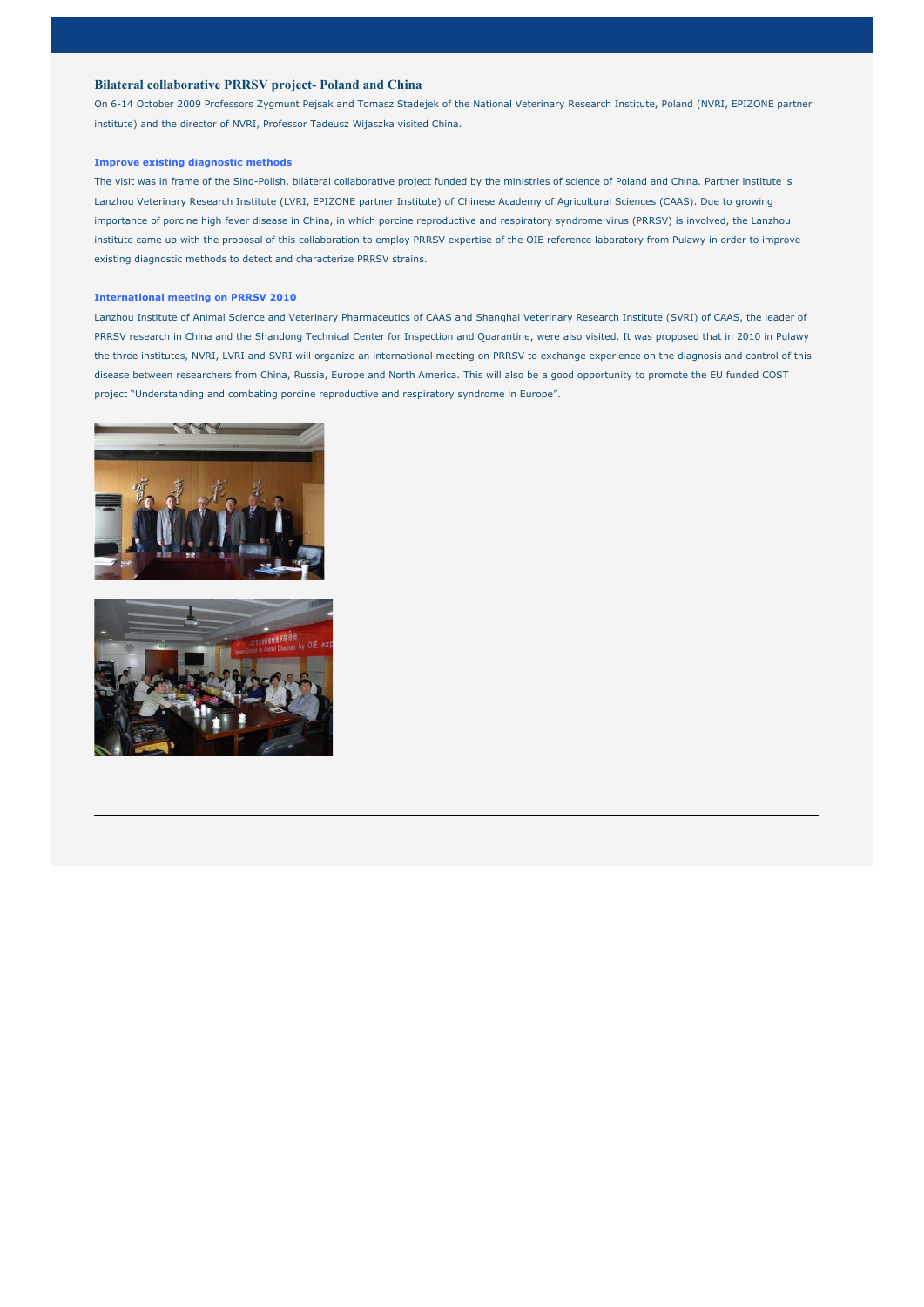## **Short term missions, unique opportunity for training**

Short Term Missions (STM) are organised within EPIZONE Work package 3.2, Education. They allow partners to set up training courses for individuals in other laboratories. The duration can vary from one up to 16 weeks. Since the beginning of EPIZONE project, 30 STM have been implemented, a total duration of 88 weeks.



### **Increased success**

The increased success of the short-term missions between EPIZONE partners was confirmed in year 3 with eleven short-term missions sponsoring 13 scientists.

However, the distribution of STM is far from being balanced between partners.

The Work Package leader Emmanuel Albina (CIRAD, France) and the coordinator Wim van der Poel (CVI, The Netherlands) therefore wish to encourage the under represented partners to use this unique opportunity for training and networking.

### **REPORT SHORT TERM MISSION, Bianca Zecchin**

Bianca Zecchin from the OIE\FAO and National Reference Laboratory for Avian influenza and Newcastle disease, Istituto Zooprofilattico Sperimentale delle Venezie, Padova, Italy, visited the National Veterinary Institute (SVA) Uppsala, Sweden from 11- 25 October 2009.

#### **Avian inluenza**

"Avian influenza is an important epizootic disease that has caused widespread economic loss for the poultry industry both at a global and a European level. In our laboratory we have identified nine length variation types (LVTs) in the C-terminal of the Non-structural 1 protein (NS1) of influenza A viruses. NS1 can counteract the host immune response by blocking the synthesis of type I interferon and so we are interested in determining whether these LVTs can alter the ability of NS1 to abrogate IFN expression.

With this in mind, I undertook a short term mission in order to learn a specific technique related to our aim, under the supervision of Dr. Mikael Berg, Siamak Zohari, and Munir Muhammad all of whom I would like to thank for their support and helpfulness in carrying out this study.

#### **Learned a new protocol**

The two weeks spent in Uppsala were very intense, with work, seminars and discussions. The SVA laboratories are really well organized and the working conditions and facilities are of a high standard. It is a place to meet and work with people from different countries with their different experiences and different points of view. During my stay I met some really helpful and friendly people who made me feel comfortable, they were willing to discuss and recommend ways on how to improve the outcome of my studies. Importantly, I learned a new protocol that will allow us to answer some questions related to our work on NS1 and I will transfer this new know-how to our Institute.

#### **A good opportunity**

I would like to recommend this short term mission program because it is a good opportunity to learn new techniques, exchange protocols, expand scientific networks and create co-operations between different institutes and countries".

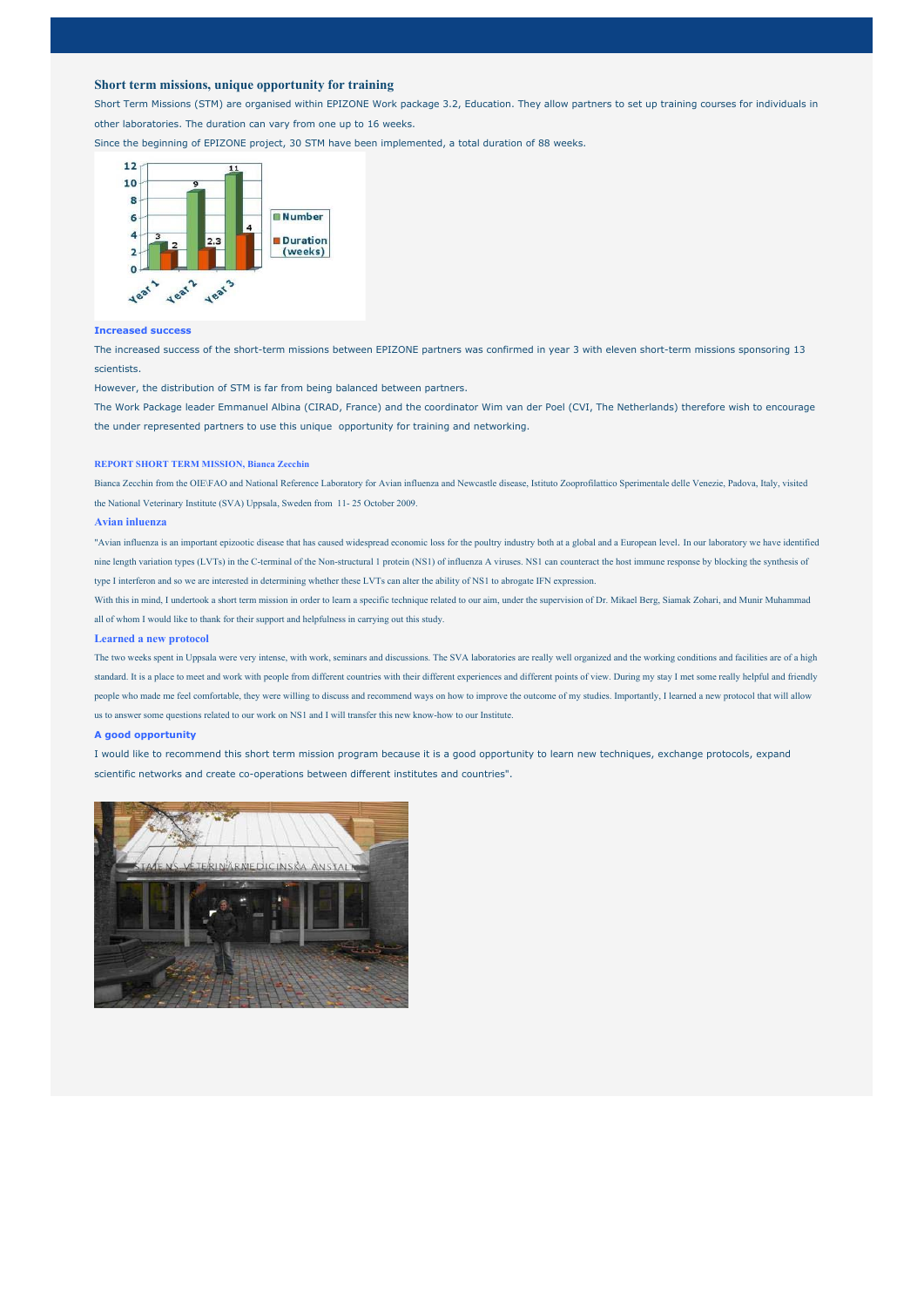## **European Food Science Day**

**Over 100 participants** from a variety of stakeholders came together on the European Food Science Day in Brussels on November 18, 2009. EPIZONE was one of the organisers of this day, together with eight other CommNet projects. Speakers included high level representatives from the European Commission and Parliament as well as from the European Food Safety Authority (EFSA) and the Confederation of the Food and Drink Industries (CIAA). EPIZONE presented some results at the breakout session "Reducing Risks".

#### **EPIZONE during the day**

Coordinator Professor Wim van der Poel presented an overview of the epizootic diseases in food producing animals, as well as the work within EPIZONE on these diseases. Main point of this presentation was: to show the media and policy makers involved that the animal production is of major importance for the world food supply and that animal diseases have a vast economic and social impact. But also that international collaboration improves research, preparedness and control and that EPIZONE has a proven track record by the work performed on bluetongue, PPRV and many more. The presentation was followed by a lively discussion.

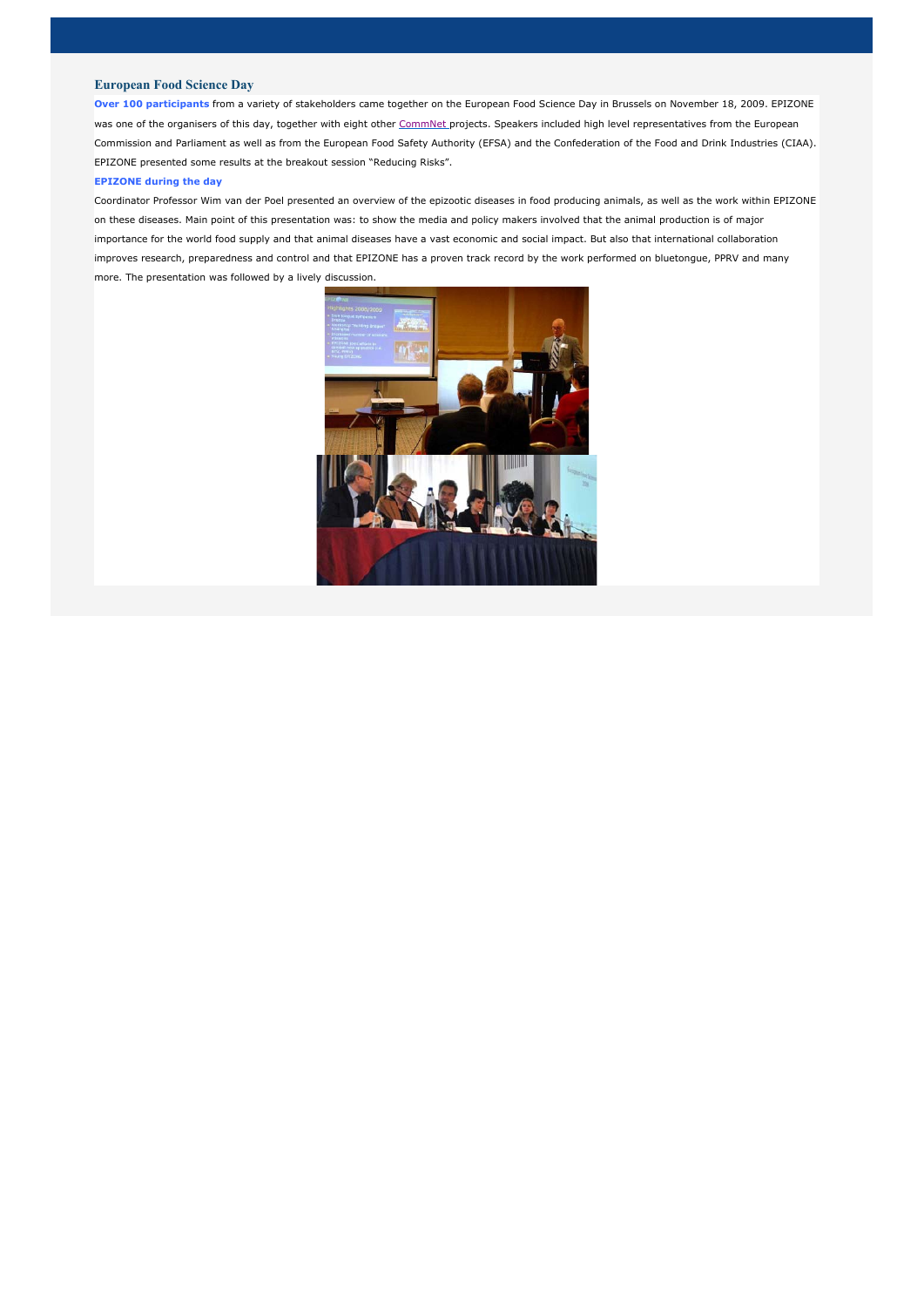## **EU conference 'Influenza at the interface between humans and animals**

Three Young EPIZONE PhD's participated in the conference on 'Influenza at the interface between humans and animals" organized by the European Commission (DG Health and Consumers) on the 30th October 2009 in Brussels. The conference was organised within the framework of the EU Veterinary week 2009, which promoted the "**One Health**" concept, linking animal and human health and highlighting the importance of veterinary and medical sectors working in a coordinated manner. For more information: see programme and lectures

#### **BEST MOMENTS FROM THE INFLUENZA ANIMAL-HUMAN INTERFACE**

(A personal report/impression from a Young EPIZONE participant):

#### **Many networks**

"Numerous synonyms have been used to illustrate a common issue: inter or multidisciplinarity, multisectorial, integration, holistic approach. Not only at the human and animal interface, but as Vincent Martin, from FAO pointed out, at the environmental level too. To achieve it, many networks have been created and are established that could be useful for other diseases of our globalised world, both at the regional or continental level and at the more world-wide international organisations level: FAO-OIE-WHO-EU-AU-IBAR have interacted between them in one or another way.

#### **Scientific point of view**

From the scientific point of view, the most interesting part was to observe two positions-virologists vs. epidemiologists-which should not be separated but bridged together. Virologist Ilaria Capua (IZS-Ve, Italy) defended that we are talking about the same virus, whether the result is avian, swine or human influenza, so they should not be treated in separate boxes. Kirsten van Reeth (Ghent University, Belgium) explained in a magisterial, clear and very interesting talk the influenza viruses that have affected pigs, and how the current human H1N1 strain has evolved from two pig reassortants, therefore surveillance of influenza in pigs is highly justifiable.

These talks have allowed me to think in future research interests. In my opinion, and following the same reasoning, as pig viruses are reassortants of birds/human viruses, humans and bird strains should also be monitored. Humans are very much being monitored but the attention in birds has been very much focused throughout the talks to H5N1, when other H5 and H7 can be also be highly pathogenic, and when the pandemic strains in humans have been H1, H2 and H3. Maybe then H1, H2 and H3 subtypes should also be looked for in birds, from a preventive perspective for humans, without neglecting the current surveillance that is taking place from an avian preventive point of view.

#### **Epidemiological and risk assessment perspective**

From the epidemiological and risk assessment perspective, however, it is important to examine the different strains separately, as it will define the prevention or control strategy to follow depending on the target host or population at risk, as Mo Salman (Colorado State University, USA) has highlighted.

A consensus has been stated at the very end of the conference by Alberto Laddomada (DG SANCO, Europian Commission), as both virologists and epidemologists interventions must be taken into account: the former to follow the evolution of an "unpredictable"virus, that is, to reduce the current uncertainty surrounding AIV's genetic variation by increasing surveillance in all animals, but also to focus on the different forms of disease that happen in each of the final hosts where the strain transmits successfully for control or prevention purposes".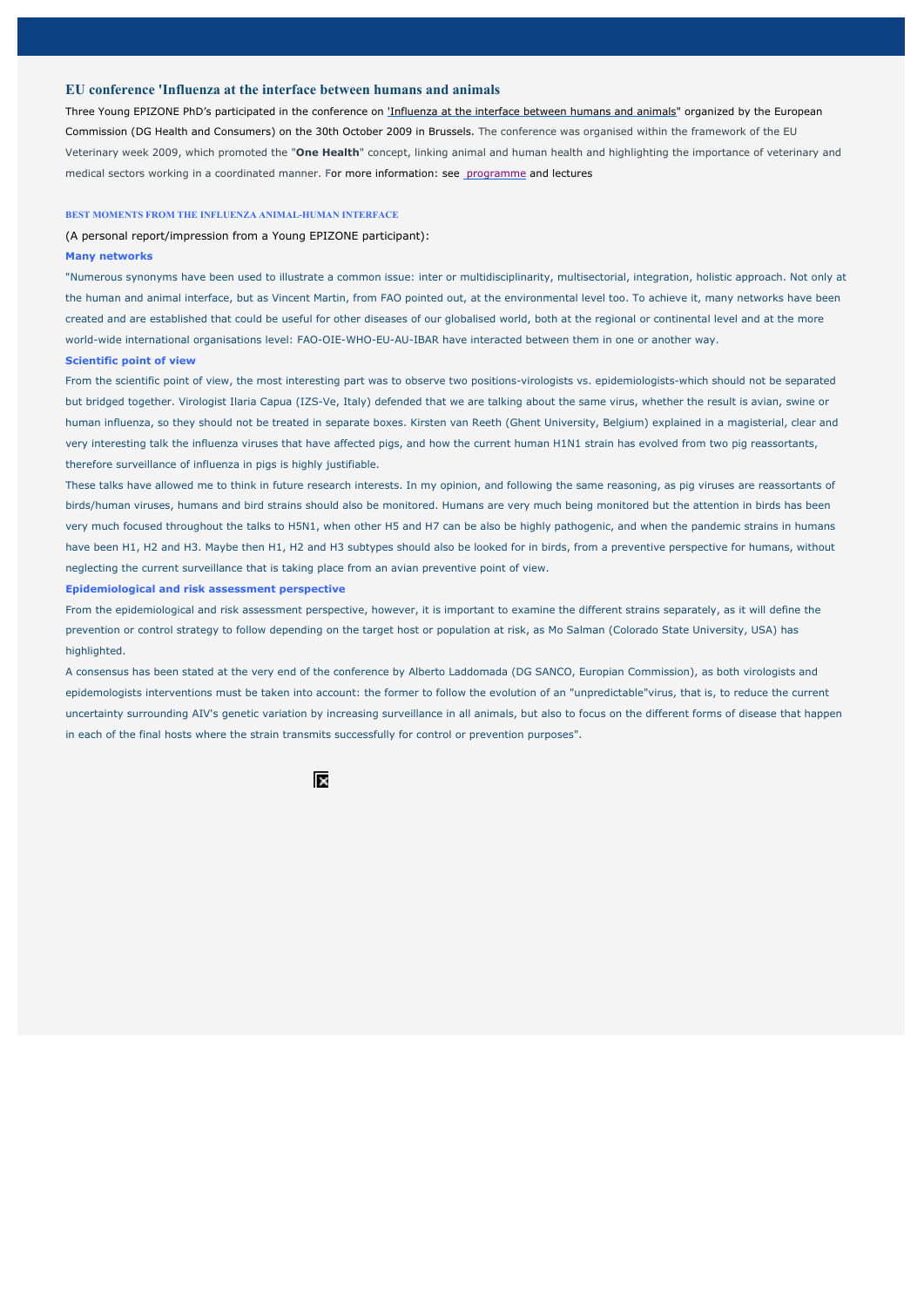# **Recommendations on KHV diagnosis and surveillance**

**The fish people of EPIZONE**, Work Package 6.1, held a successful workshop on Koi Herpes Virus (KHV) diagnosis and surveillance at Central Veterinary Institute, at November 12 and 13, 2009 in Lelystad, The Netherlands.

The discussion started with presentations about current diagnostic and surveillance methods for KHV, and an open and extensive discussion followed. A report will be written with recommendations on the methods to use for diagnosis and surveillance, which could be used as a basis for national reference laboratories, veterinary authorities, the EU and the OIE.

#### **Invited expert OIE**

Eleven participants attended from seven EPIZONE Institutes (SVA (Sweden), FLI (Germany), AFSSA (France), DTU VET (Denmark), NVRI (Poland), IZS-Ve (Italy), CVI (The Netherlands) and Keith Way (from CEFAS, Weymouth, UK) participated as invited expert, in his function of leader of the OIE reference laboratory for KHV disease.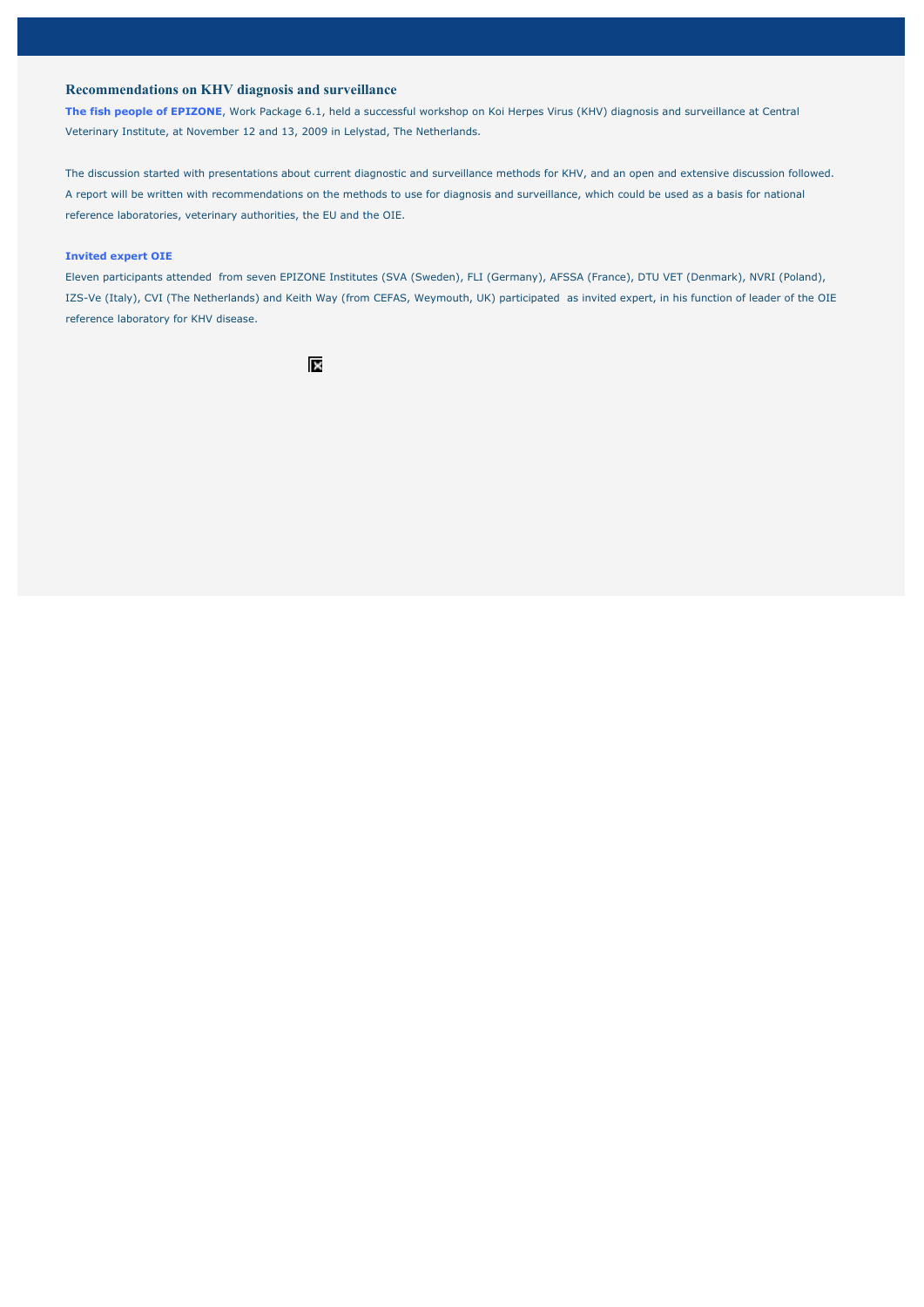# **Bridges to the future, Annual Meeting EPIZONE 2010**

The 4th Annual Meeting EPIZONE **"**Bridges to the future" will be held in

St Malo, France from 7-10 June 2010. Special topic of this meeting will be "Major Epidemic Threats".

## **The Scientific Committee**

Taking their place on this committee are: Dr Martin Beer (FLI, Germany), Dr Marie Frédérique Le Potier (AFSSA, France), Dr Linda Dixon (IAH,United Kingdom), Professor Christian Griot ((IVI, Switzerland), Dr Elisabeth Erlacher-Vindel (OIE), Professor Alexander Donaldson (Bio-Vet Solutions Ltd, United Kingdom), Professor Dirk Pfeiffer (Royal Veterinary College, London, United Kingdom), Professor Markus Czub (University Calgary, Canada), Dr Alex Morrow (DEFRA), Professor Wim van der Poel, coordinator of EPIZONE (CVI, The Netherlands) and Dr Michèle Bouloy (Institut Pasteur, France). Chairman of the Scientific Committee is Dr Philippe Vannier (AFSSA, France).

### **Online**

Draft programme, keynote speakers, registration- and abstract submission forms will be online end of December 2009.